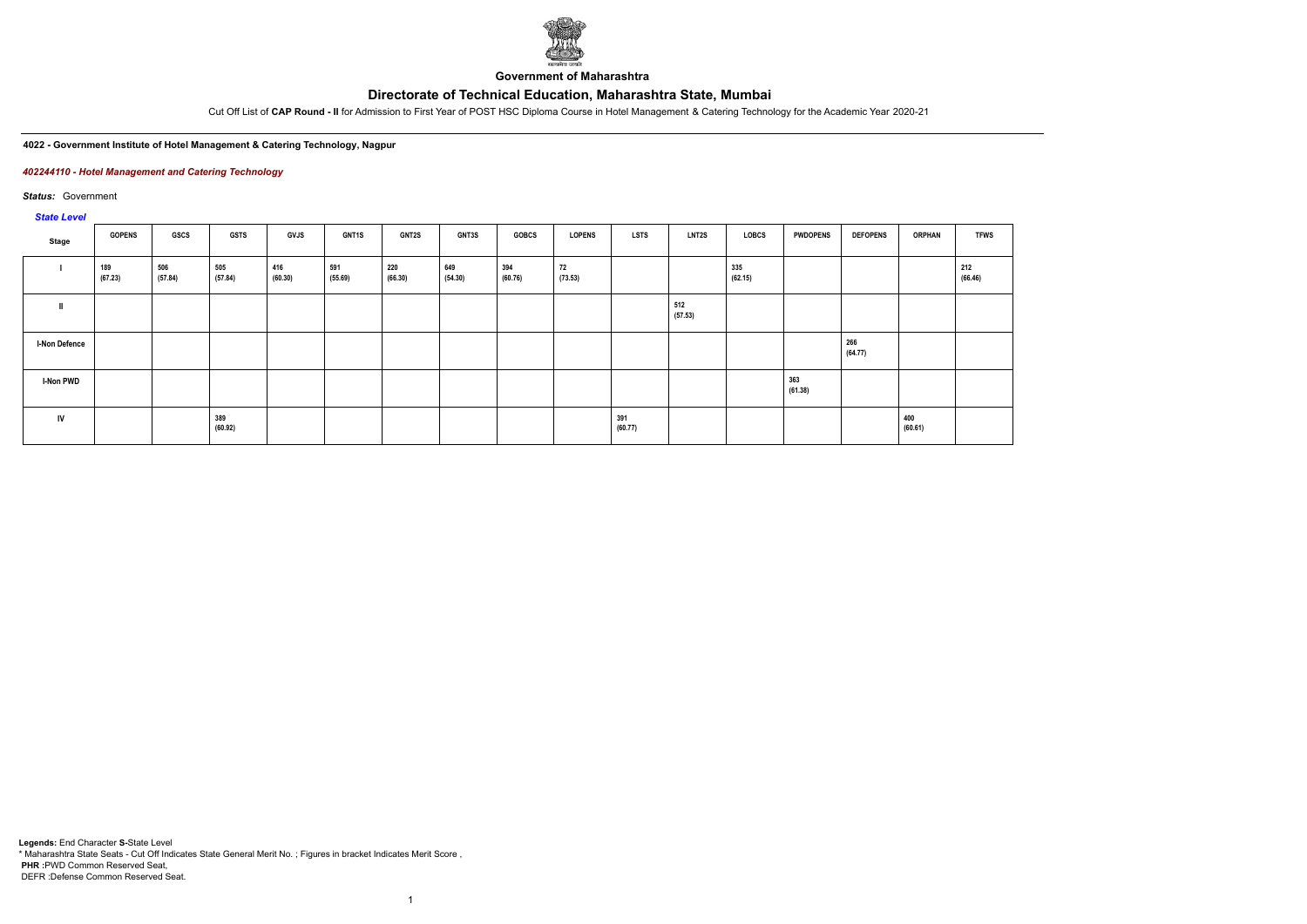# **Directorate of Technical Education, Maharashtra State, Mumbai**



**Government of Maharashtra**

Cut Off List of **CAP Round - II** for Admission to First Year of POST HSC Diploma Course in Hotel Management & Catering Technology for the Academic Year 2020-21

#### **5302 - Mahatma Gandhi Vidya Mandir Institute Of Hotel Management And Catering Technology,Nashik**

### *530244110 - Hotel Management and Catering Technology*

*Status:* Un-Aided

### *State Level*

| Stage                | <b>GOPENS</b>  | GSCS           | <b>GSTS</b>    | <b>GVJS</b>    | <b>GNT1S</b>   | <b>GNT2S</b>   | <b>GNT3S</b>   | <b>GOBCS</b>   | <b>LOPENS</b>  | <b>LSCS</b>    | <b>LSTS</b>    | <b>LNT2S</b>   | <b>LOBCS</b>   | <b>PWDOPENS</b> | <b>DEFOPENS</b> | <b>TFWS</b>    |
|----------------------|----------------|----------------|----------------|----------------|----------------|----------------|----------------|----------------|----------------|----------------|----------------|----------------|----------------|-----------------|-----------------|----------------|
|                      | 447<br>(60.00) | 621<br>(54.92) | 900<br>(45.07) | 475<br>(58.61) | 552<br>(56.76) |                | 536<br>(57.07) | 522<br>(57.53) | 521<br>(57.53) | 844<br>(48.76) | 767<br>(51.38) |                | 771<br>(51.38) | 918<br>(43.84)  |                 | 232<br>(65.69) |
|                      |                |                |                |                |                |                |                |                |                |                |                |                | 569<br>(56.30) |                 |                 |                |
| <b>I-Non Defence</b> |                |                |                |                |                |                |                |                |                |                |                |                |                |                 | 421<br>(60.15)  |                |
| IV                   |                |                | 519<br>(57.53) |                |                | 493<br>(58.15) |                |                |                |                |                | 491<br>(58.15) |                |                 |                 |                |

1